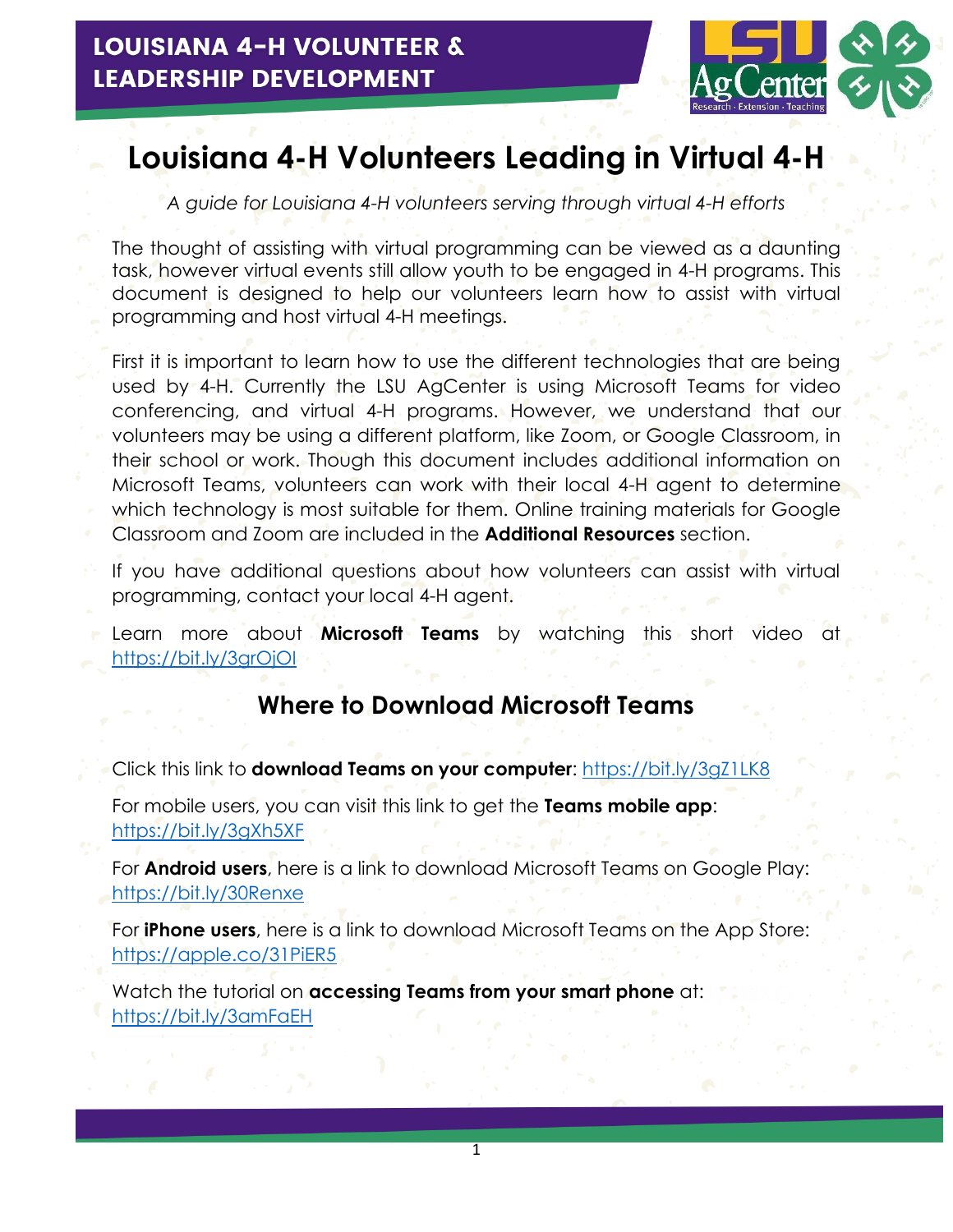

## **Where to Find Files and Documents in a Microsoft Team**

**Step 1:** Login to Microsoft Teams using the app and locate your desired team. Find the navigation bar along the (near) top of your screen. Here you can click on **Posts** to view important updates from the team administrator, as well as locate other important team documents by clicking on **Files.**



**Step 2:** Select the 'Files' tab within the navigation bar. Here you will find all the important files and documents.



## **How to Join a Meeting Using Microsoft Teams**

**Step 1:** Click the Teams meeting link in your email or on your calendar.

**Step 2:** You will be asked how you want to join Microsoft Teams. You should access the meeting using your Teams app.



**Step 3:** Once you open the meeting in Microsoft Teams, click "Join now".

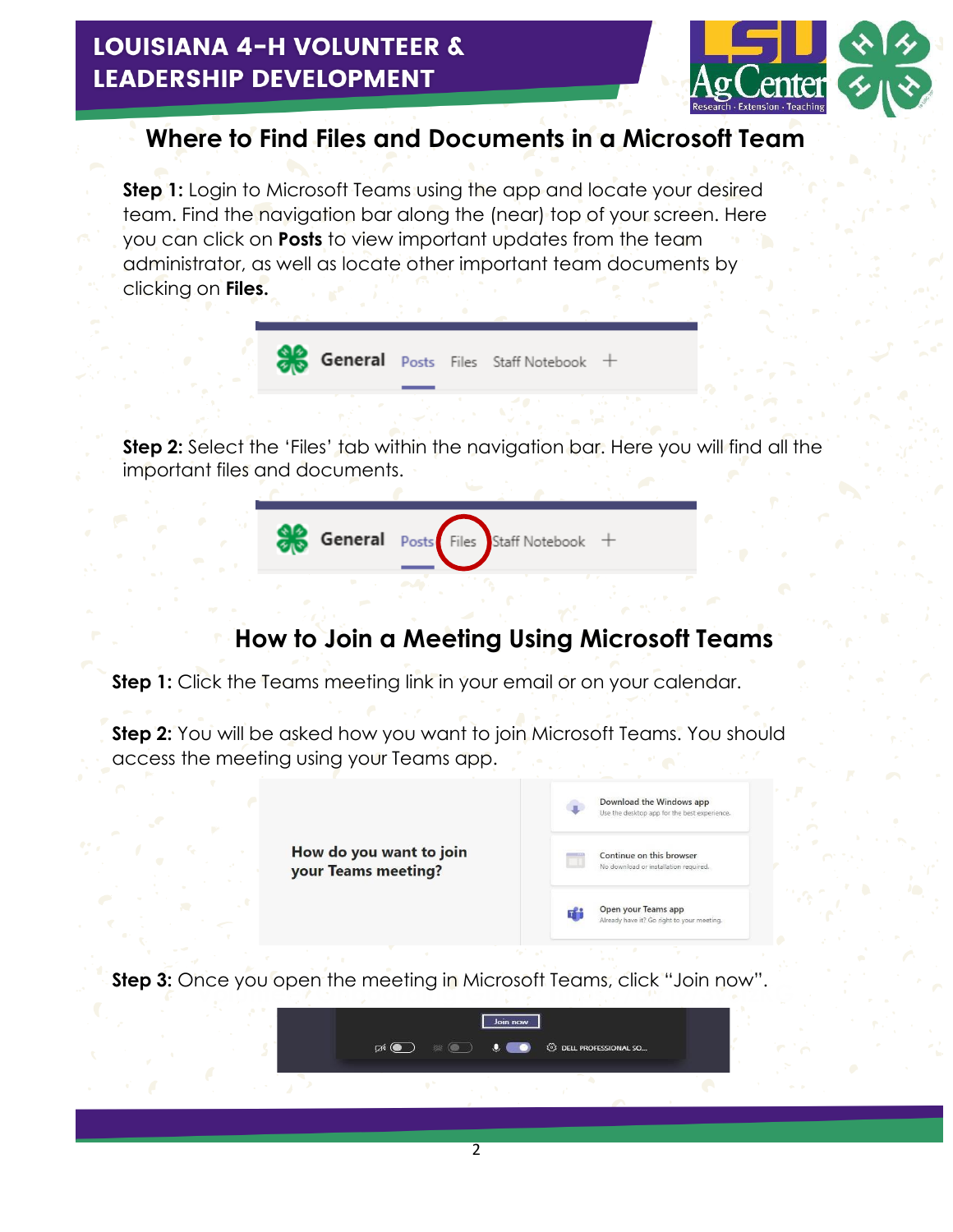

3

### **Using the Teams Tool Bar**

When you log into Microsoft Teams you will see a toolbar on the top of your screen. Your toolbar contains the following elements from left to right:



**Show participants –** Click on this to see who is participating in the meeting.

**Show Conversation/Chat –** You can contribute to the conversation, or ask a question, by typing in the meeting chat by clicking this icon.

**Raise Hand –** If you want to ask a question or comment during a presentation or meeting, you can use this option to raise your virtual hand.

**Settings –** Click here to access additional Teams settings, including your audio and virtual background (note that the virtual background option is not available to guests).

**Camera –** This is how you turn on and turn off your computer/phone camera.

**Microphone –** This is how you turn on or turn off your microphone. When you are not talking it is helpful to turn off your microphone to reduce background noise for other users.

**Present/Share Screen –** This is the tool you would use to give a presentation by sharing your PowerPoint or a document on your screen.

**Leave –** Click this button to leave the meeting and hang-up the call.

## **How to Present Using Microsoft Teams**

Once you are on a Teams meeting, click on the **Present/Share** screen option on your toolbar and select your presentation, then click share.

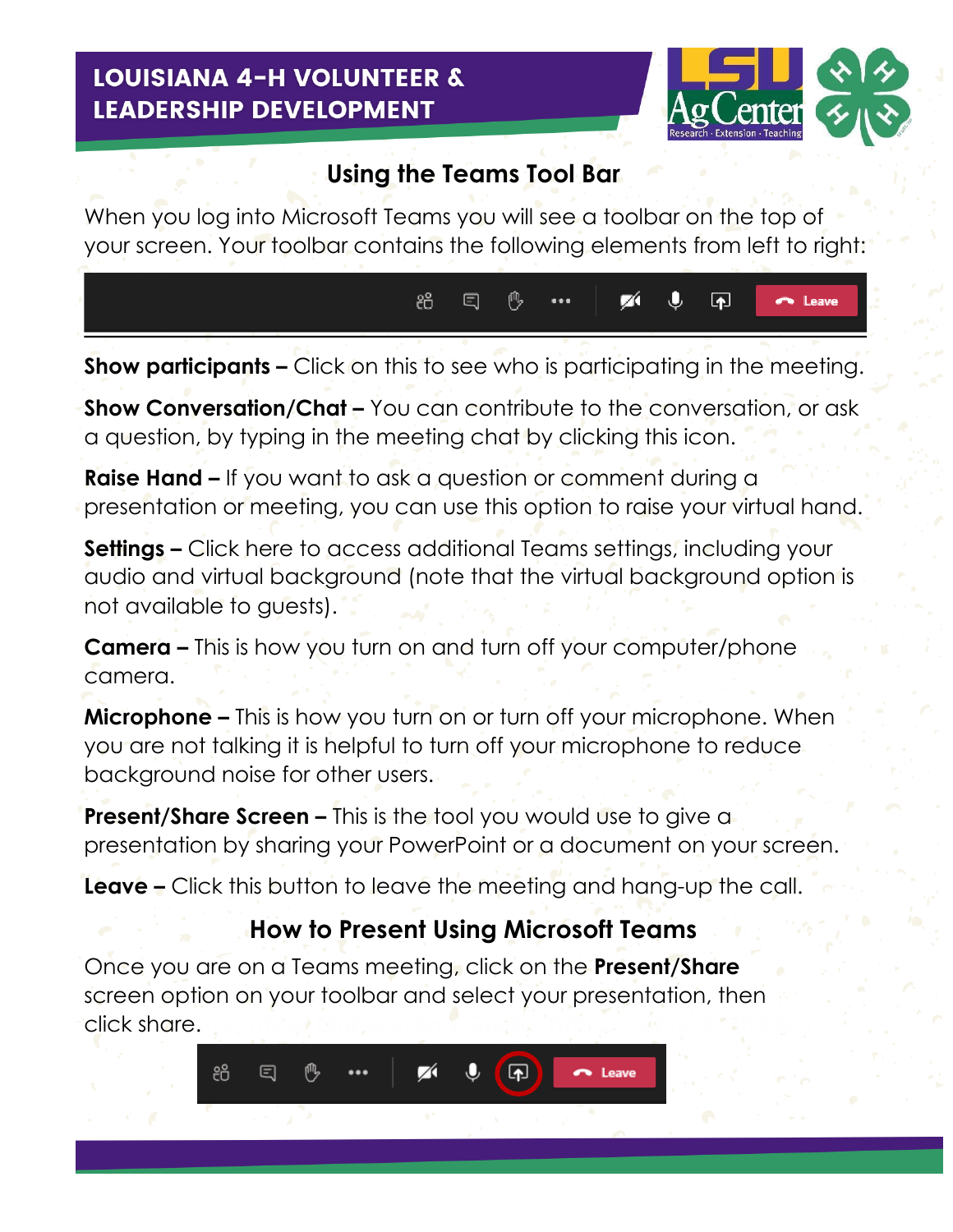

4

## **Risk Management in a Virtual Environment**

Whether meeting in person or virtually, it is important to follow 4-H policies and guidelines to keep everyone safe during a virtual event, like a club meeting. Here are some recommended guidelines.

- Practice two-deep leadership on all virtual events that include youth.
- It may be helpful to record virtual sessions in the situation that questions may arise, or where members may miss due to a prior commitment. Both Microsoft Teams and Zoom offer an easy way to record a virtual meeting.
- Links to virtual meetings that include youth should not be posted publicly as this might give meeting access to people outside of the club. To help reduce the possibility that meeting invitations get shared to people outside of the organization, leaders and agents can share meeting days and times in advance, and inform participants that they should receive a link to the meeting the day of or the day before.
- When setting up the meeting, uncheck the box to enable others to join before host (if possible).
- Discuss chat etiquette at the beginning of each meeting.
- You and the second adult (another volunteer, 4-H agent) should be the first one and the last one off a virtual meeting. You can ensure you are the last to leave the meeting by selecting 'end meeting for all' before exiting. This will ensure all youth have signed out of the meeting.
- During a meeting, it is important to have a parent or another volunteer to monitor the chat, field questions, and keep the audience engaged.
- To prepare for a virtual meeting, recruit a small group of parents or volunteers to review the meeting agenda and go over the goals of the virtual session.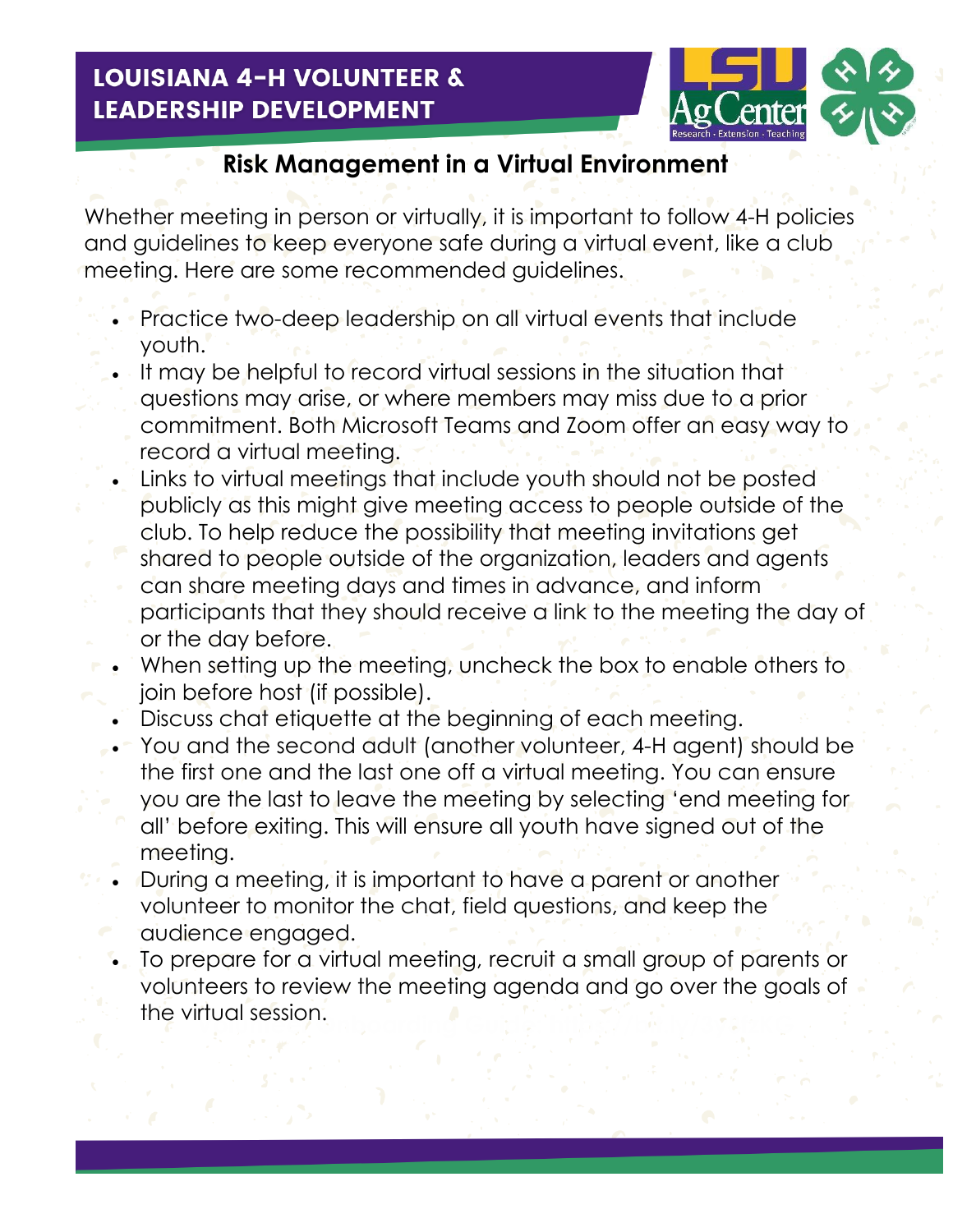

5

## **Hosting a Virtual Meeting**

*Some materials from this section have been adapted from "Components of a Virtual Club Meeting*" from the University of Maine. Available at [https://extension.umaine.edu/plugged](https://extension.umaine.edu/plugged-in/program-volunteer-resources/4h/go-virtual/components/)*[in/program-volunteer-resources/4h/go-virtual/components/](https://extension.umaine.edu/plugged-in/program-volunteer-resources/4h/go-virtual/components/)*

A virtual 4-H meeting will have many of the same pieces as a face-to-face meeting, but you may have to get a bit creative with technology to incorporate certain components.

**Icebreakers** - Sometimes it is hard to start a meeting when not everyone is comfortable or familiar with the online format. Icebreakers are a great way to check in with individual members, provide a team-building exercise, or take a break and refocus the group. Ask a youth member to choose an icebreaker ahead of time (see more resources on icebreakers available in the **Additional Resources** section).

**The pledge** - The pledge is a great way to signal the beginning of the meeting. Ask a member to lead each of the pledges while you post a flag picture on your screen.

**Agenda –** When preparing meeting agendas, you can ask teens, including club officers and/or Junior Leaders, to review meeting agendas and goals for each session. Use an agenda to keep the meeting on track and stick to the time frames provided. Ask a youth or another volunteer to keep track of time during the session. You can share the agenda with participants on the screen, in the chat, or in a Teams site ahead of time.

**Opportunities to share –** Virtual meetings should include time for sharing and socializing between members. Save the last 10 minutes of the meeting for sharing. You can also incorporate a technology tool, such as a collaborative whiteboard like Google Jamboard, to encourage sharing (see more in the **Additional Resources** section).

**Voting** - As part of your business meeting, you may have items to vote on. Club officers should follow their regular routines, but the actual vote may look a little different.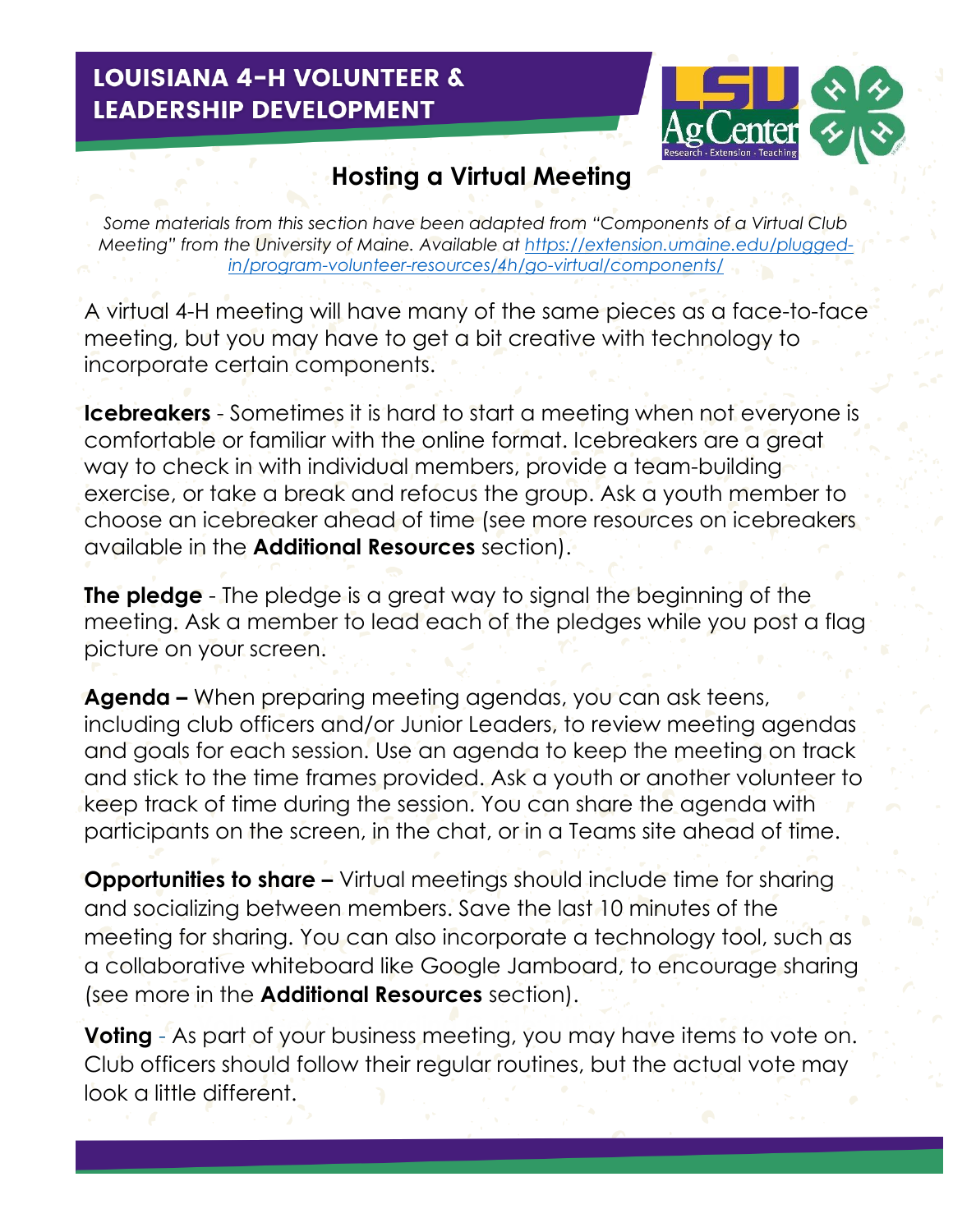

6

- **Round robin:** The president would simply call out one person at a time and each member would state their vote verbally.
- **Chat share:** Each member can type their vote into the chat. Youth who do not have access to the chat can text their vote to someone to post in the chat or simply unmute their mic and speak to vote.
- **Poll feature:** The meeting host can set up a poll question allowing youth to vote anonymously. You can use free online tools from menti.com or slido.com to do this.
	- **Raise Hand:** Members can click on their virtual toolbar and "raise" their hand icon to vote.